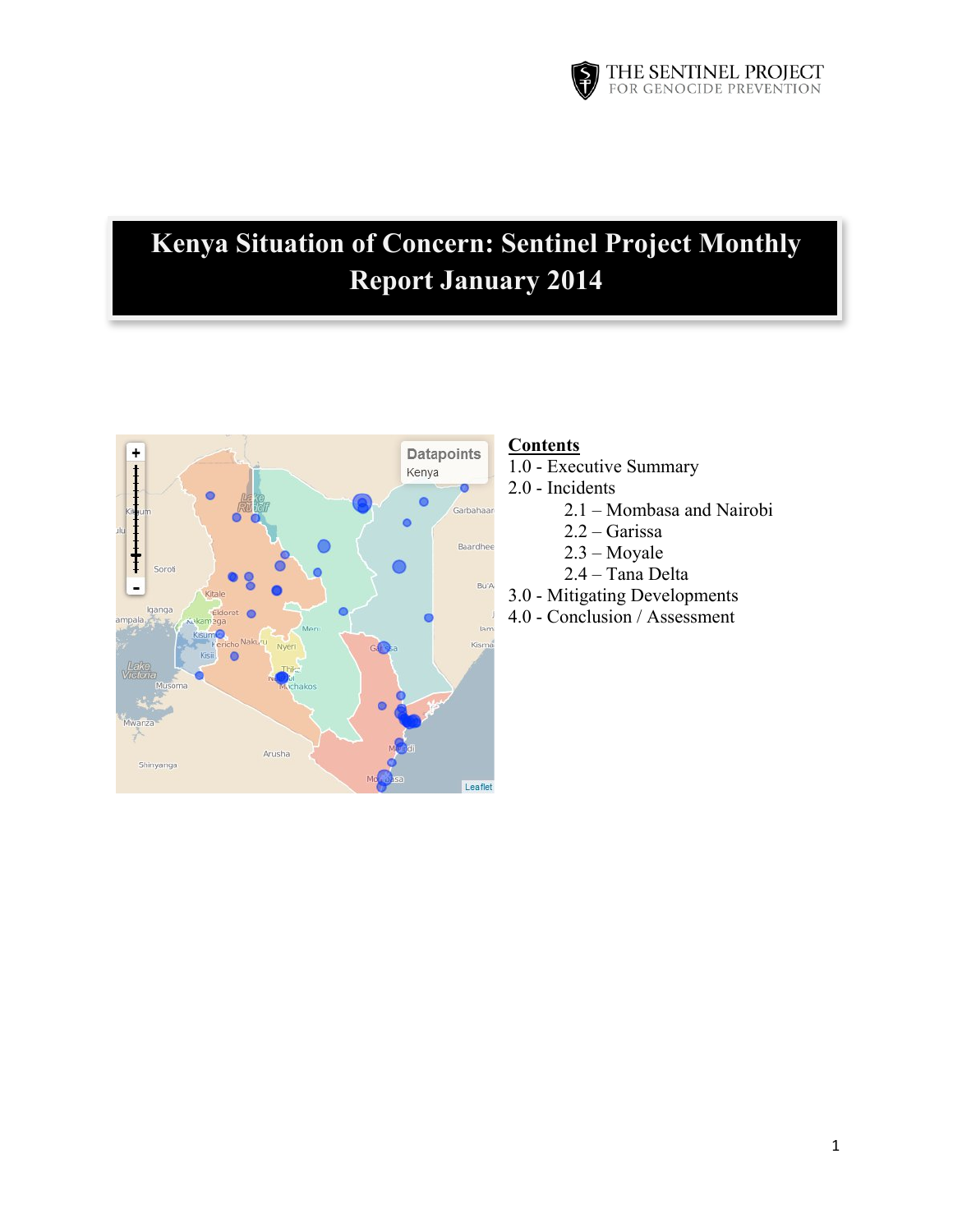

### **1.0 - Executive Summary**

*January has seen a campaign of violence carried out by groups affiliated with or connected to Somalia's al-Shabaab movement. Nightclub bombings, attempts to strike key infrastructure or transport sites and attacks on police appear to maintain their momentum.*

*Additionally, outbreaks of violence in Garissa and Moyale highlight the need to establish and maintain peace or risk a further descent into regional conflict.*

### **2.0 – Incidents**

| <b>Renewed Clashes Near Garissa</b>                                                     | Garissa      | <b>General</b> | 2014-01-31 |
|-----------------------------------------------------------------------------------------|--------------|----------------|------------|
| Nine Killed in Fresh Clashed Near Moyale                                                | Moyale       | General        | 2014-01-30 |
| Officers Deployed to Controversial Settlement Scheme                                    | Endebess     | Persecution    | 2014-01-21 |
| Cattle Thieves Kill Herder in Taita-Taveta                                              | Taita-Taveta | General        | 2014-01-20 |
| Foiled Terror Attack at Nairobi Airport                                                 | Nairobi      | General        | 2014-01-16 |
| Armed Police Dispatched After Kalenjin and Maasai<br><b>Communities Clash Over Land</b> | Gilgil       | General        | 2014-01-09 |
| Bandits Kill Herder in Village Attack                                                   | Lodwar       | General        | 2014-01-06 |
| Grenade Hurled at Police on Patrol                                                      | Ukunda       | General        | 2014-01-05 |
| Bombing Attack in Eastleigh Injures One                                                 | Nairobi      | <b>General</b> | 2014-01-04 |
| Four People, 11 Camels Killed in Fresh Inter-clan Violence in<br>Moyale                 | Moyale       | General        | 2014-01-04 |
| Mother Of Kisumu Politician Slain, 3 Arrested                                           | Kisumu       | General        | 2014-01-03 |
| Attack on Marigat Village                                                               | Marigat      | General        | 2014-01-02 |
| <b>Grenade Attack on Coastal Resort</b>                                                 | Diani        | General        | 2014-01-02 |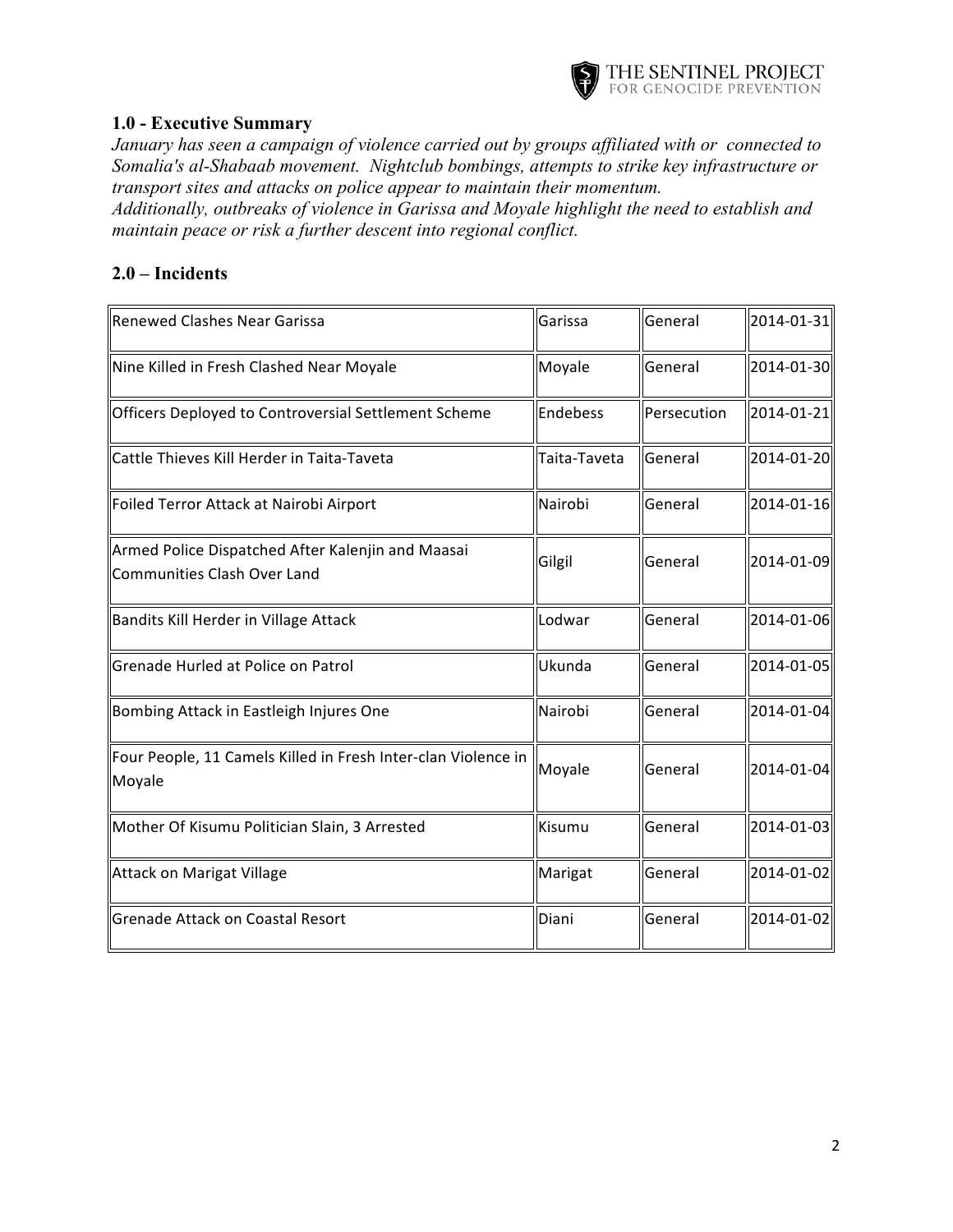

# **2.1 – Mombasa and Nairobi**

The conflict between the Kenyan government and the Muslim population with hardline Islamic elements in the region has continued a process of acceleration throughout January. The month has seen a series of bombings focusing on Mombasa, Nairobi and their respective environs. The January  $2<sup>nd</sup>$  attack on a Nyali nightclub was followed by further attacks around Mombasa and an apparently botched bombing attempt on the Jomo Kenyatta International Airport terminal on January 16th. At the current rate and considering the the often heavy-handed response to this issue by government forces, one can anticipate that further violence.

# **2.2 – Garissa**

After a notable period of relative calm Garissa was again rocked by clashed which took nine lives and left countless others injured. Fuelled by the same conflict over resources and along community lines, the latest outbreak of violence in the area highlights the need to establish longlasting and meaningful solutions. The government on a regional and national level appear too quick to state that peace has been made. If conflict in the region follows the trend of earlier outbreaks of violence we can anticipate that further incidents will occur sparsely until dropping off until another flare-up.

# **2.3 – Moyale**

The previous monthly reports issued by The Sentinel Project have noted a growing instability in Moyale and surrounding villages which frequently erupt into open fighting. This month saw continued clashes which resulted in several fatalities and many injuries. Though miitary or police intervention has been a frequent response to such incidents and would at least temporarily slow the pace of violence, it risks further destabilizing the region without addressing the core socio-political and economic issues which underpin the hostilities.

#### **2.4 – Tana Delta**

A team from The Sentinel Project deployed to the Tana Delta to lay the groundwork for its Una Hakika program which aims to countermisinformation through innovative use of technology. During this initial phase the team began baseline surveys which revealed an astonishing deficit of trust, knowlegde of and communication between conflicting communities. This precarious situation is made worse by recent government claims that the tension in the region has been contained which risks focusing resources to regions with higher profile conflicts.

#### **3.0 - Mitigating Developments**

#### Continuing International Pressure On Regional Terror Groups

In keeping with the recommendations of previous monthly reports, it is suggested that available resources beused to address the issue of extremist activities especialy as it relaes to Mombasa ad the coastal region. However, misuse of force or an abrogation of Kenyan law in favour of security risks collapsing the fragile relationship between Kenyan authorities and the Muslim population in the country.

Resolving Core Points of Conflict on the Kenyan-Ethiopian Border This mitigting factors remains unchanged from the previous month: